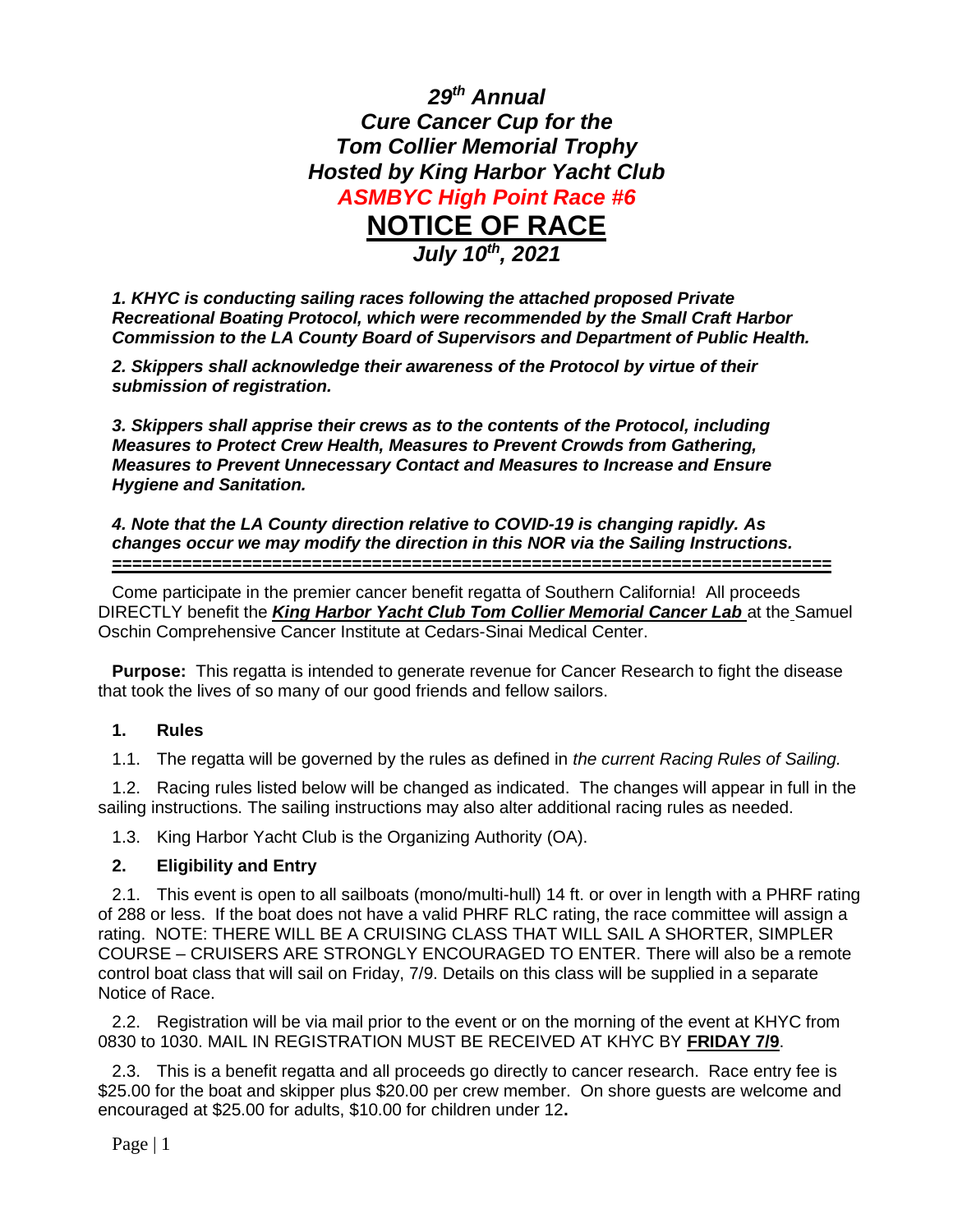## **3. Format of the Regatta**

3.1. One inverted start PHRF race will be held on Saturday, July 10<sup>th</sup> for the Racing class and one for the Cruising class. All boats, including race, cruise, monohulls, and multihulls, will start at staggered intervals based on their PHRF Random Leg (RLC) rating with higher rated boats first, lower rated later. Cruising and Racing boats will start at the same time based on their rating but will sail different courses – note there are rarely more than 2 or 3 boats starting at any given time because of the inverted start aspect of the race. The first start is planned for 1300 hours. (Warning at 1255).

3.2. Boats in the Racing Class will be divided into A and B sub-classes based on their handicap for awards purposes only. The class split will be posted by 1100 the morning of the event. Race A and Race B classes will race together.

3.3. The start and finish line will be in the vicinity of "S" mark as shown on current KHYC course chart.

### **4. Schedule of Events**

| $0830 - 1100$    | On-site registration and check-in                                             |
|------------------|-------------------------------------------------------------------------------|
| 1100             | Skipper's Meeting (Mandatory)                                                 |
| 1255             | Race Warning                                                                  |
| 1300             | First start – subsequent start times determined by the RLC rating of the boat |
| $1530$ (approx.) | On-shore activities begin                                                     |

### **5. Sailing Instructions**

Preliminary sailing Instructions will be available online at [www.khyc.org](http://www.khyc.org/) and final official sailing instructions will be available onsite at check-in.

### **6. The Course**

The course for both Race and Cruise Classes will be approximately 10 miles around buoys in the King Harbor area. Details will be included in the Sailing Instructions. The Cruise course will be designed for ease of sailing while the Race course will be as challenging as ever.

### **7. Scoring**

This is an inverted start handicap event. As such boats will be scored in the order of finish. Scoring will be determined for overall position as well as for PHRF A, PHRF B, multihull, Cruising, and any individual class as long as 3 or more boats start in the class. **THE FIRST JUNIOR SKIPPER TO FINISH IN THE RACE CLASS UNDER 18 YEARS OF AGE ON THE DAY OF THE EVENT WILL BE SCORED AS THE WINNER OF THE NEIL ARMSTRONG PERPETUAL TROPHY.**

### **8. Prizes**

Race Class Overall: 1st through 5<sup>th</sup> – Overall winner will have his/her name inscribed on the Tom Collier Perpetual Trophy

PHRF A and/or B: 1<sup>st</sup> place if NOT already awarded an overall trophy. If there are sufficient entries we may also have a 1<sup>st</sup> place trophy for PHRF C if not already awarded an overall trophy. Cruising Class: 1 trophy per 3 entries up to 5 trophies total.

Neil Armstrong Perpetual:  $1<sup>st</sup>$  Junior Race Class skipper under 18 yrs of age day of the event Fleets with 3 or more boats starting:  $1<sup>st</sup>$  place

Multihulls: 1<sup>st</sup> place

### **9. On-shore activities**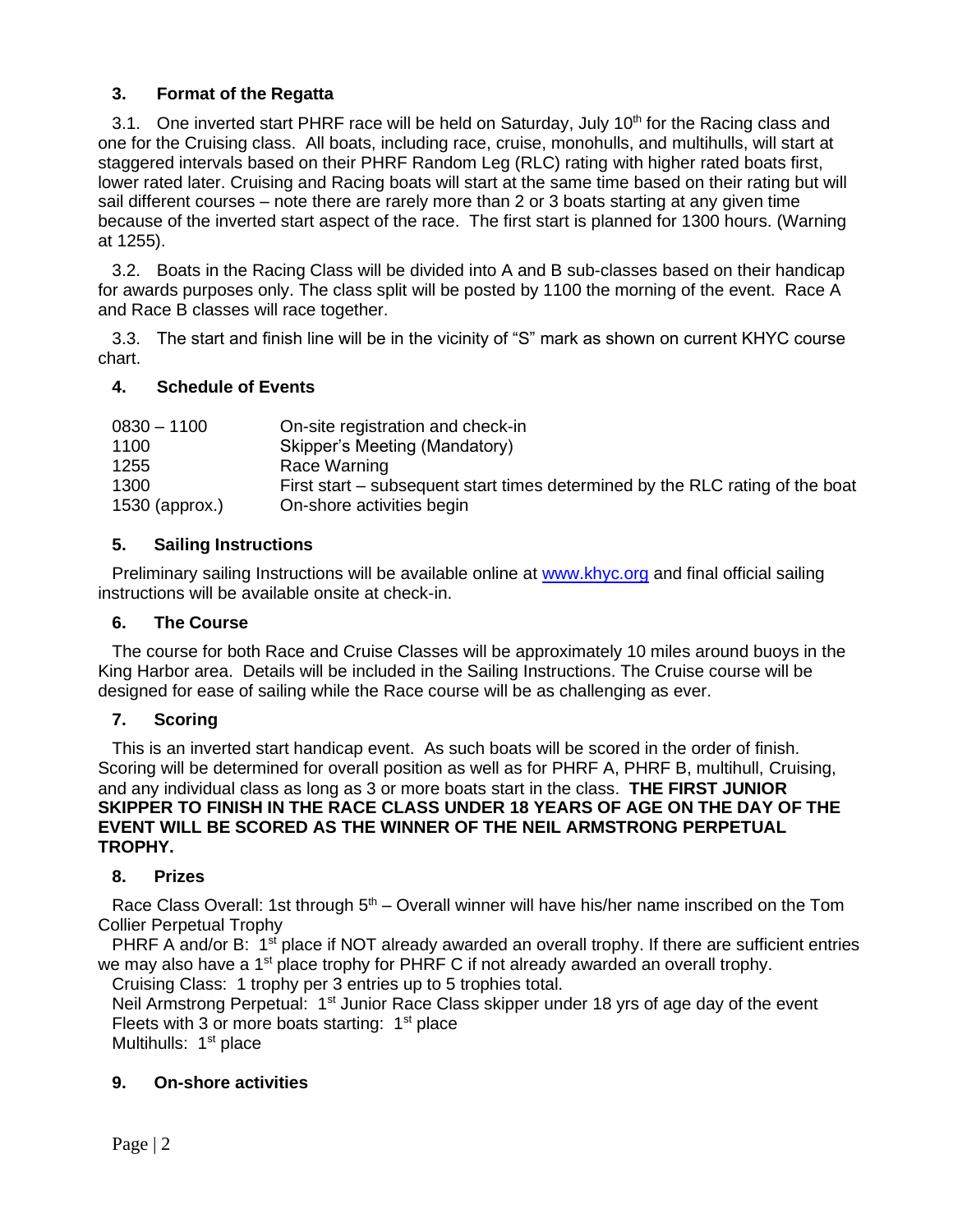All racers and on-shore guests are invited to attend. The activities include appetizers/food, no-host bar, and a live auction that cannot be missed. A live band will play throughout the on-shore activities. FREE DOCKING WILL BE AVAILABLE AT KHYC DURING THE EVENT.

### **10. King Harbor Yacht Club Protocol for Private Recreational Boating**

Adopted from the proposed Protocol from the Small Craft Harbor Commission to the LA County Board of Supervisors and the Department of Public Health.

#### **Signage**

- $\circ$  These Protocols must be posted at each public launch ramp, marina, sailing club, or yacht club where recreational boats are docked or launched.
- $\circ$  Marinas and vacht clubs where recreational boats are docked will advise the boat owners of these Protocols.

### **Measures to Protect Guest Health**

- $\circ$  Each boat will log all non-household guests aboard for the purpose of potential contact tracing.
- $\circ$  The person in charge of each boat will confirm that each person aboard has shown no signs of illness and does not live with or had contact with any person who has had signs of illness for at least 14 days. Signs of illness can include but are not limited to: fever or chills, cough, shortness of breath or difficulty breathing, fatigue, muscle or body aches, headache, new loss of taste or smell, sore throat, congestion or runny nose, nausea or vomiting, and diarrhea.
- o A temperature check should be accomplished if feasible.
- $\circ$  Face coverings will be required to be available for everyone on the boat. They must be worn when within 6' of another person not in the same household for more than 15 minutes.

### **Measures to Prevent Crowds from Gathering**

- $\circ$  Land-based gatherings associated with boating should be avoided. For regattas, it is recommended that skippers' meetings and award presentations be accomplished online.
- $\circ$  When rafted together, persons transiting across boats or on someone else's boat will wear face covering when 6' of separation cannot be achieved.

### **Measures to Prevent Unnecessary Contact**

- $\circ$  Limit number of persons on board based on the natural configuration of the boat to allow a 6 foot separation between non-household persons unless face coverings are worn.
- $\circ$  Face coverings will be utilized in interior areas where more than one person is present.

### **Measures to Increase and Ensure Hygiene and Sanitation**

- $\circ$  The person in charge of the boat shall be responsible for the cleanliness and sanitation of the boat prior to allowing persons on board.
- $\circ$  The person in charge of the boat will be responsible for providing hand washing facilities and/or hand sanitizer effective against COVID-19 to all persons on the boat, to include requiring hand sanitizing before boarding.
- $\circ$  The person in charge of the boat will be responsible for providing disinfecting sprays or wipes that are effective against COVID-19 to sanitize equipment and frequently touched surfaces.

### **11. Further Information**

For additional information please contact:

Regatta Chair: Tracey McMartin, (310) 962-0227 or [kelbo8@aol.com](mailto:kelbo8@aol.com)

KHYC Club Manager: Mike Hyler, (310) 376-2459 or [manager@khyc.org](mailto:manager@khyc.org)

Page | 3